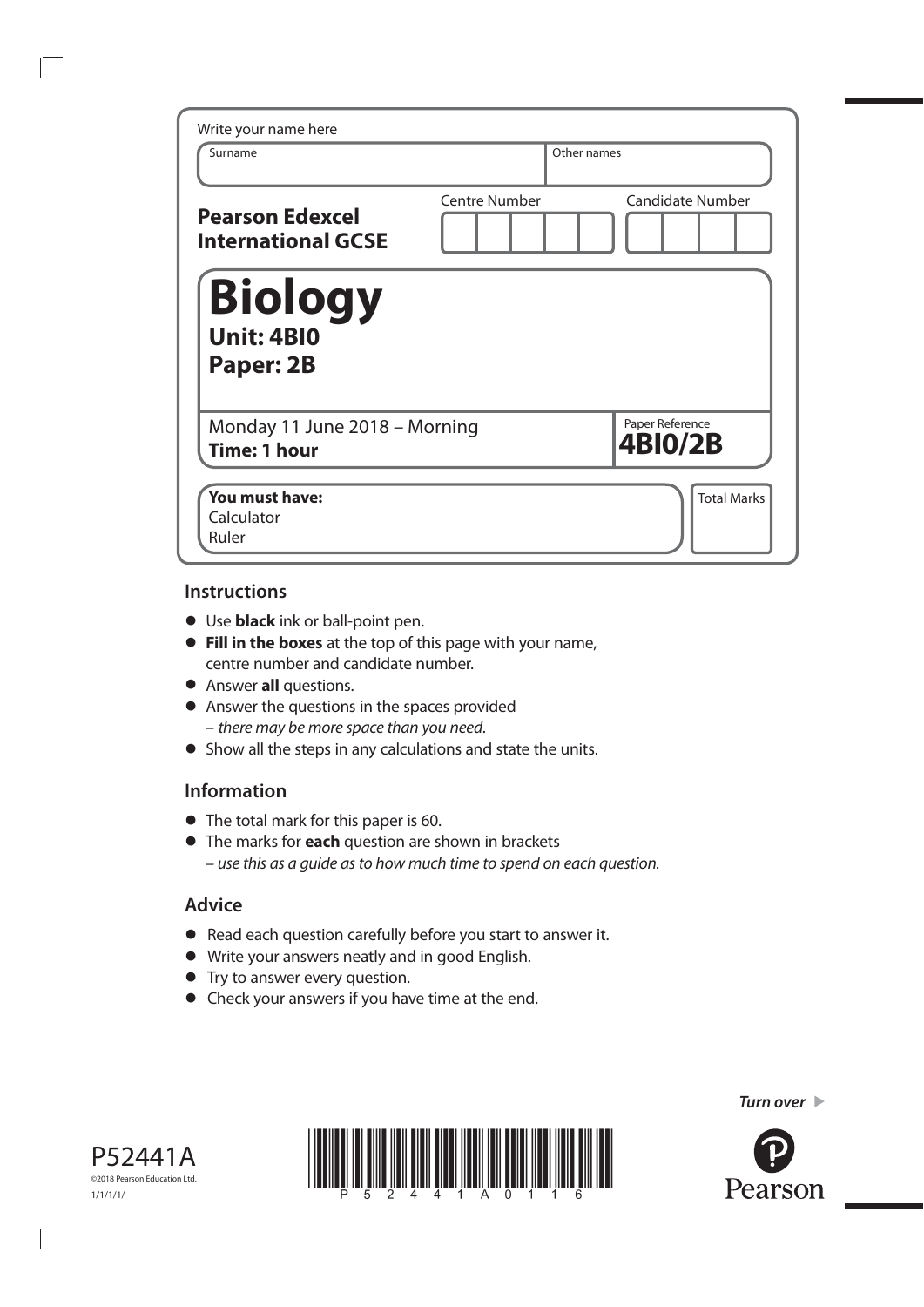**DO NOT WRITE IN THIS AREA DO NOT WRITE IN THIS AREA DO NOT WRITE IN THIS AREA OF DO NOT WRITE IN THIS AREA DO NOT WRITE IN THIS AREA DO** 

**DO NOT WRITE IN THIS AREA** 

**PORTWRITE IN THIS AREA DO NOT WRITE IN THIS AREA DO NOT WRITE IN THIS AREA DO NOT WRITE IN THIS AREA DO NOT WRI** 

**DONOrwhite Nutsidens** 

DONOUN HE MEET SYSTEM

### **Answer ALL questions.**

**1** Read the passage below. Use the information in the passage and your own knowledge to answer the questions that follow.

### **Desert plants**

Desert plants are adapted to survive extremes of temperature and dryness. Some plants have structural adaptations and some plants use physiological mechanisms. Plants that have these features are called xerophytes.

Xerophytes, such as cacti, usually have methods of storing and conserving water. 5 Cacti often have few or no leaves. They use chlorophyll in the outer tissue of their stems to produce carbohydrates by photosynthesis. Spines protect the plant from animals and shade it from the Sun. Extensive shallow root systems spread out just beneath the surface of the soil allowing quick absorption of large quantities of water when it rains. Because cacti store water in the centre of their

stems and roots, they are well-suited to dry climates and can survive years of drought using the water collected from a single rainfall. 10

Some trees and shrubs are also adapted for life in deserts. They have very small leaves and thorns. Phreatophytes are plants that have adapted to very dry environments by growing extremely long roots.

Other desert plants use physiological mechanisms and have developed a lifestyle 15 that fits in with the seasons of greatest moisture and coolest temperatures. These plants are annuals, plants that live for only one year.

Most annual desert plants germinate only after heavy seasonal rain and then complete their reproductive cycle very quickly. They flower for a few weeks in the spring. These plants are responsible for most of the annual increase in wildflower populations in deserts. Their heat-resistant and drought-resistant seeds then remain dormant in the soil until it rains again the following year. 20

Desert perennials are plants that live for several years. They survive by remaining dormant during dry periods of the year, then springing to life when water is available. 25

Some perennial plants use dormancy to survive drought by producing bulbs. The tops of these bulbs dry out completely and leave no trace of their existence above ground during dormant periods. They are able to store enough food to survive for long periods in poor soils. The Desert Lily, also known as the Ajo,

has a bulb that is found at a depth of 50 cm or more. Winter rains can provide sufficient water to stimulate the bulb to grow after years of dormancy. Bulbs enable reproduction. Small bulbs grow on the side of a larger bulb and separate to produce new plants. 30

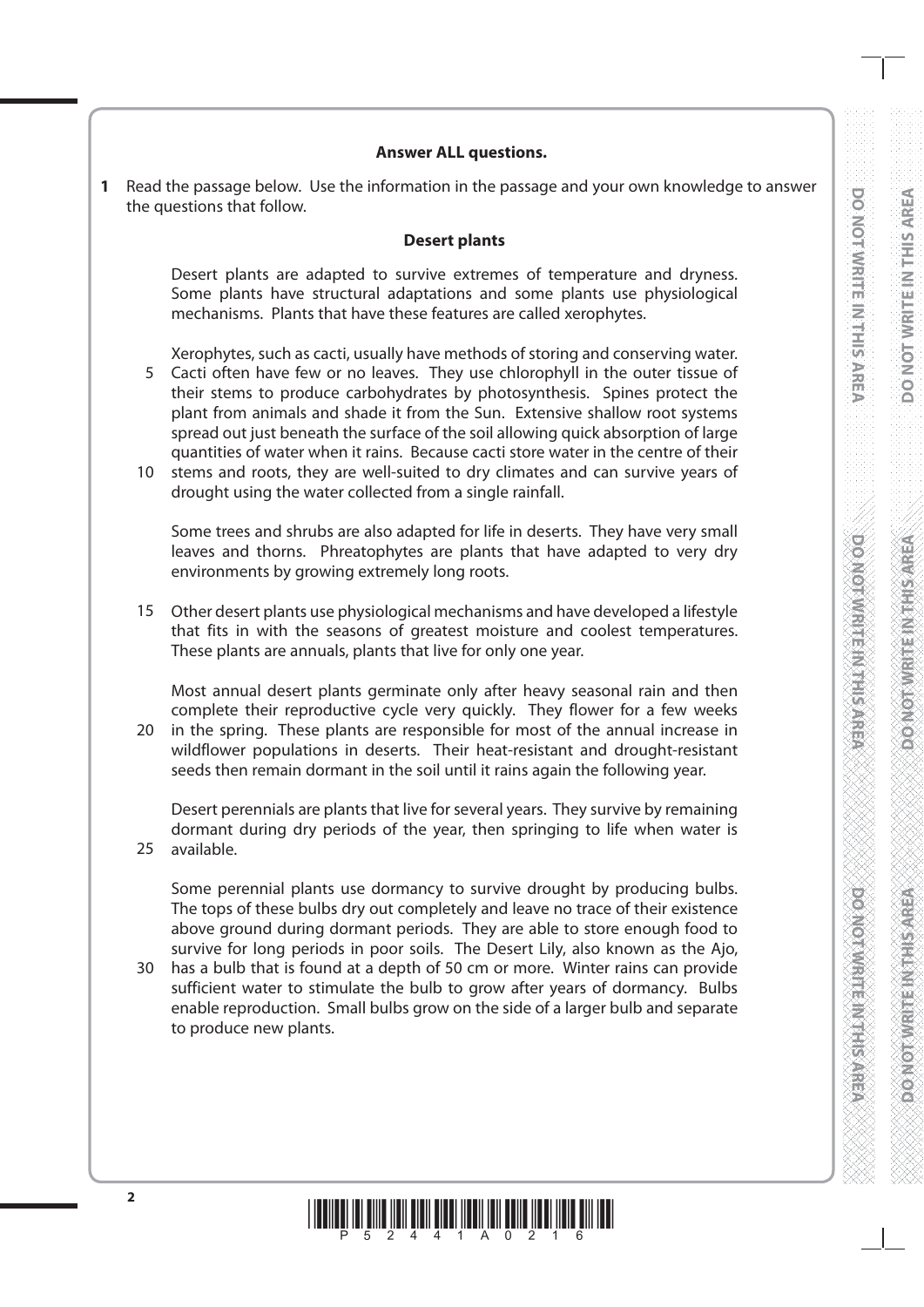| HE REPORT OF PARTNER IN THE VARIATION CONTINUES. A 2002 2003<br>,这个人的地方,我们的一个人的人的人,我们的一个人的人,我们的一个人的人,我们的一个人的人,我们的人,我们的人,我们就会把我们的人,我们也不能把我们的人。<br>(重)電話 アドランド・コンティー コンティー・アイズ・アイディ |                                     |
|-----------------------------------------------------------------------------------------------------------------------------------------------------------------------------------|-------------------------------------|
|                                                                                                                                                                                   | ■■■ キャンチャー アイ・バイン にっぽんこう アイソングインス 風 |
|                                                                                                                                                                                   |                                     |
|                                                                                                                                                                                   |                                     |
|                                                                                                                                                                                   |                                     |
|                                                                                                                                                                                   |                                     |
|                                                                                                                                                                                   |                                     |
|                                                                                                                                                                                   |                                     |
|                                                                                                                                                                                   |                                     |
|                                                                                                                                                                                   |                                     |
|                                                                                                                                                                                   |                                     |
|                                                                                                                                                                                   |                                     |
|                                                                                                                                                                                   |                                     |
|                                                                                                                                                                                   |                                     |
|                                                                                                                                                                                   |                                     |
|                                                                                                                                                                                   |                                     |
|                                                                                                                                                                                   |                                     |
|                                                                                                                                                                                   |                                     |
|                                                                                                                                                                                   |                                     |
|                                                                                                                                                                                   |                                     |
|                                                                                                                                                                                   |                                     |
|                                                                                                                                                                                   |                                     |
|                                                                                                                                                                                   |                                     |
|                                                                                                                                                                                   |                                     |
|                                                                                                                                                                                   |                                     |
|                                                                                                                                                                                   |                                     |
|                                                                                                                                                                                   |                                     |
|                                                                                                                                                                                   |                                     |
|                                                                                                                                                                                   |                                     |
|                                                                                                                                                                                   |                                     |
|                                                                                                                                                                                   |                                     |
|                                                                                                                                                                                   |                                     |
|                                                                                                                                                                                   |                                     |
|                                                                                                                                                                                   |                                     |
|                                                                                                                                                                                   |                                     |
|                                                                                                                                                                                   |                                     |
|                                                                                                                                                                                   |                                     |
|                                                                                                                                                                                   |                                     |
|                                                                                                                                                                                   |                                     |
|                                                                                                                                                                                   |                                     |
|                                                                                                                                                                                   |                                     |
|                                                                                                                                                                                   |                                     |
|                                                                                                                                                                                   |                                     |
|                                                                                                                                                                                   |                                     |
|                                                                                                                                                                                   |                                     |
|                                                                                                                                                                                   |                                     |
|                                                                                                                                                                                   |                                     |
|                                                                                                                                                                                   |                                     |
|                                                                                                                                                                                   |                                     |
|                                                                                                                                                                                   |                                     |
|                                                                                                                                                                                   |                                     |
|                                                                                                                                                                                   |                                     |
|                                                                                                                                                                                   |                                     |
|                                                                                                                                                                                   |                                     |
|                                                                                                                                                                                   |                                     |
|                                                                                                                                                                                   |                                     |
|                                                                                                                                                                                   |                                     |
|                                                                                                                                                                                   |                                     |
|                                                                                                                                                                                   |                                     |
|                                                                                                                                                                                   |                                     |
|                                                                                                                                                                                   |                                     |
|                                                                                                                                                                                   |                                     |
|                                                                                                                                                                                   |                                     |
|                                                                                                                                                                                   |                                     |
|                                                                                                                                                                                   | I                                   |
|                                                                                                                                                                                   |                                     |
|                                                                                                                                                                                   |                                     |
|                                                                                                                                                                                   |                                     |
|                                                                                                                                                                                   |                                     |
|                                                                                                                                                                                   |                                     |
|                                                                                                                                                                                   |                                     |
|                                                                                                                                                                                   |                                     |
|                                                                                                                                                                                   |                                     |
|                                                                                                                                                                                   |                                     |
|                                                                                                                                                                                   |                                     |
|                                                                                                                                                                                   |                                     |

| I IONINGI INI DIIN INII DIDII DIGO INDII IDII DOMENI IINI INDI DIII IDDI<br>31         | 3<br><b>Turn ove</b> |
|----------------------------------------------------------------------------------------|----------------------|
|                                                                                        |                      |
|                                                                                        |                      |
|                                                                                        |                      |
|                                                                                        |                      |
|                                                                                        |                      |
|                                                                                        |                      |
|                                                                                        | (1)                  |
| (ii) Suggest why having small leaves is less of a disadvantage for desert plants.      |                      |
|                                                                                        |                      |
|                                                                                        |                      |
| (i) Explain why having small leaves would be a disadvantage for non-desert plants.     | (2)                  |
| (c) Many desert trees or shrubs have very small leaves (lines 12 and 13).              |                      |
|                                                                                        |                      |
|                                                                                        |                      |
| (b) Suggest how a desert plant may benefit from having extremely long roots (line 14). | (1)                  |
|                                                                                        |                      |
|                                                                                        |                      |
|                                                                                        |                      |
| (a) Explain how having few or no leaves helps cacti to reduce water loss (line 5).     | (2)                  |
|                                                                                        |                      |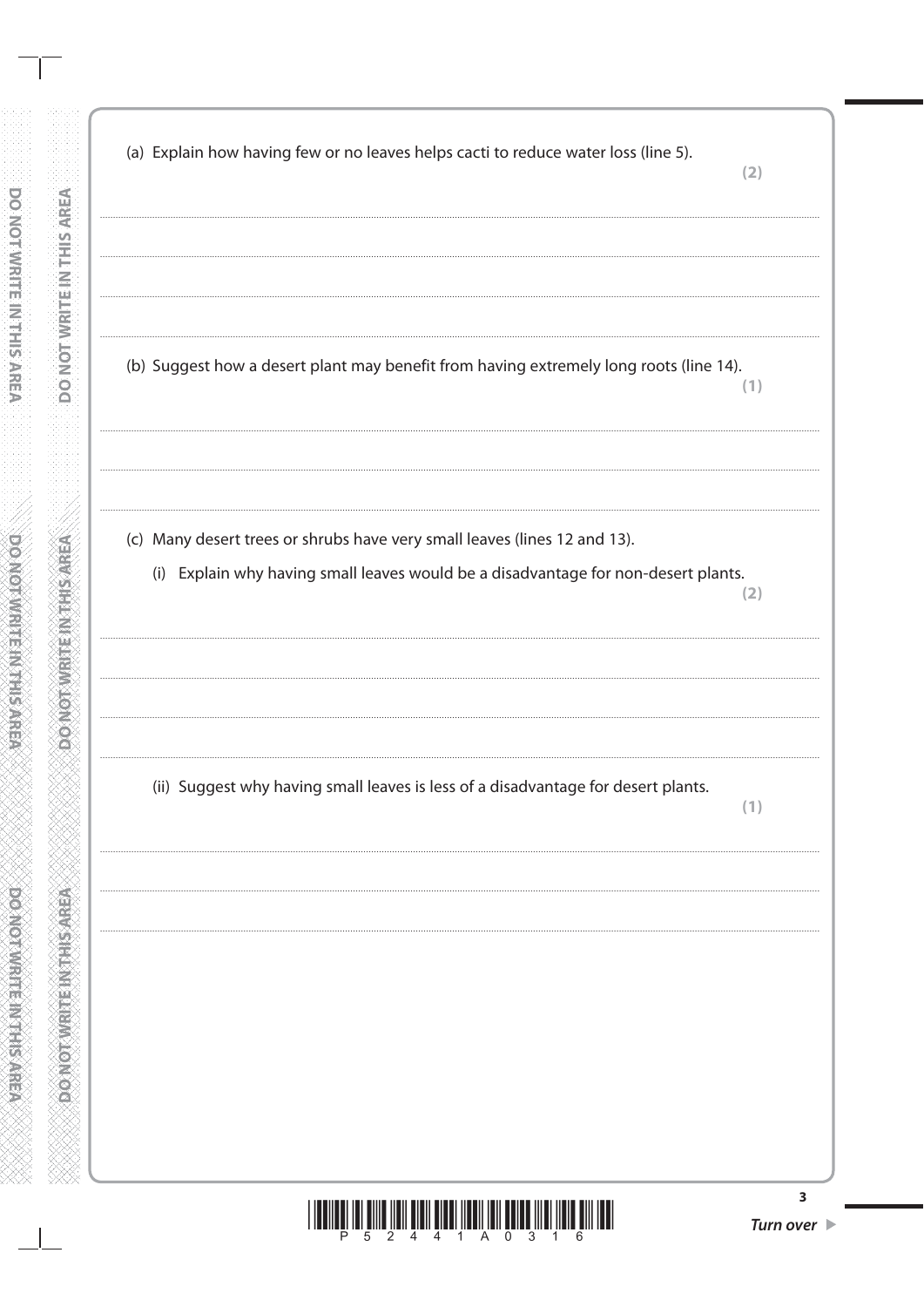| (iii) Name another organ used in this type of reproduction.                                                                | (1) | S                                |
|----------------------------------------------------------------------------------------------------------------------------|-----|----------------------------------|
| (ii) Suggest an advantage of using this type of reproduction in the desert.                                                | (1) |                                  |
| (f) Some plants, such as the Desert Lily, reproduce using bulbs (lines 32 and 33).<br>(i) Name this type of reproduction.  | (1) |                                  |
| (e) Suggest a reason why annual desert plants need to complete their reproductive<br>cycle very quickly (lines 18 and 19). | (1) | 页                                |
| (ii) Give two other conditions that are needed for germination to take place.                                              | (2) |                                  |
| (i) Describe how rain enables germination to take place.                                                                   | (2) | <b>DO NOT WRITE IN THIS AREA</b> |

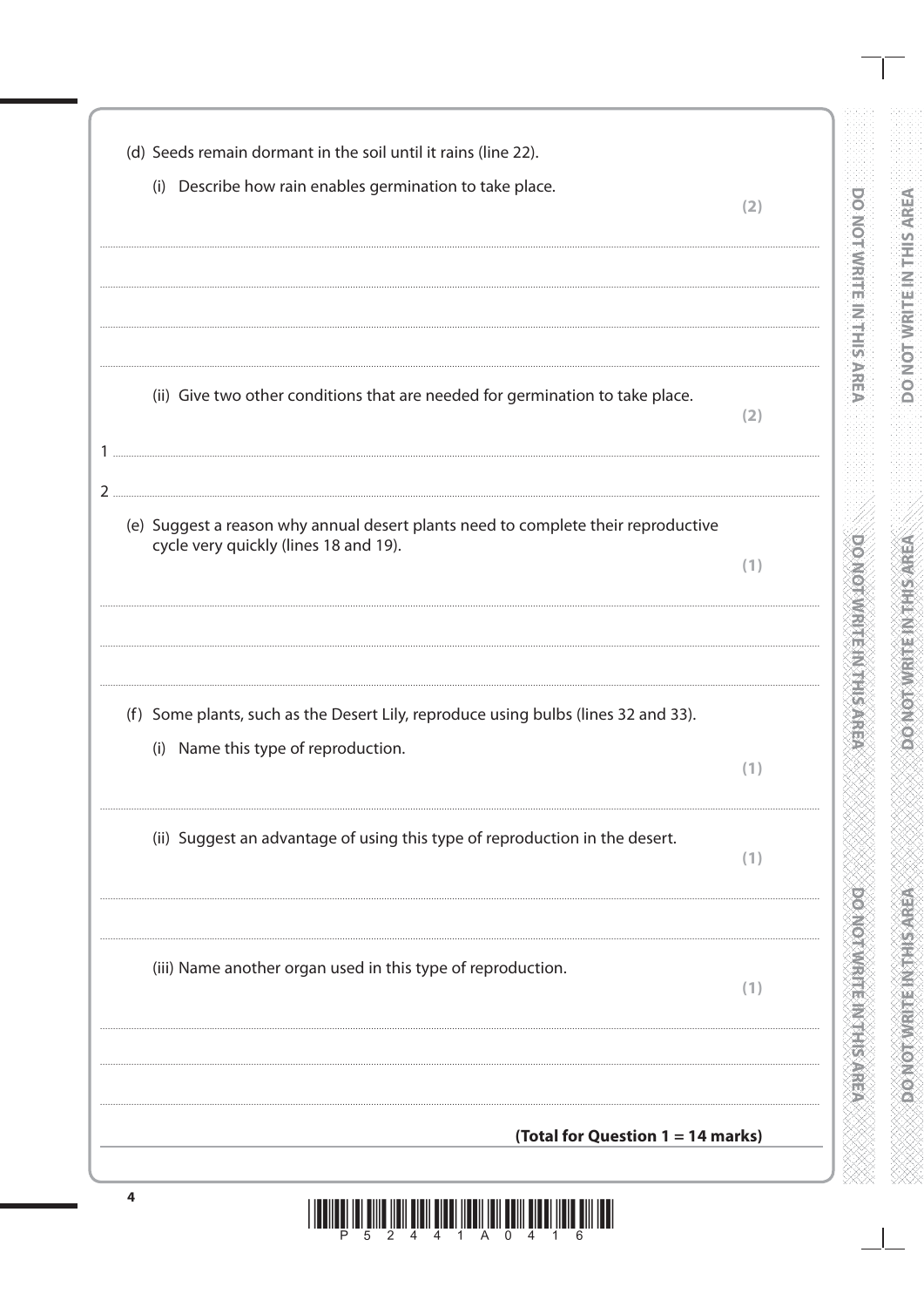|                                 |                                         |                                                                                                     | 5   |
|---------------------------------|-----------------------------------------|-----------------------------------------------------------------------------------------------------|-----|
| <b>PROVIDINATION</b>            | <b>DONORVARIZE IN THIS AREA</b>         |                                                                                                     |     |
| <b>DOVIDIAMENTE ANNI PRATES</b> | <b>TESTARES</b><br><b>DO NOTWRITEIN</b> | (Total for Question 2 = 4 marks)                                                                    |     |
| <b>DO NOT WRITEIN THIS AREA</b> | DO NOT WRITE IN THIS AREA               | (b) Explain the consequences of sewage pollution in rivers.                                         | (3) |
|                                 |                                         | Waste water may contain sewage.<br>$\overline{\mathbf{2}}$<br>(a) What is meant by the term sewage? | (1) |

 $\overline{\phantom{a}}$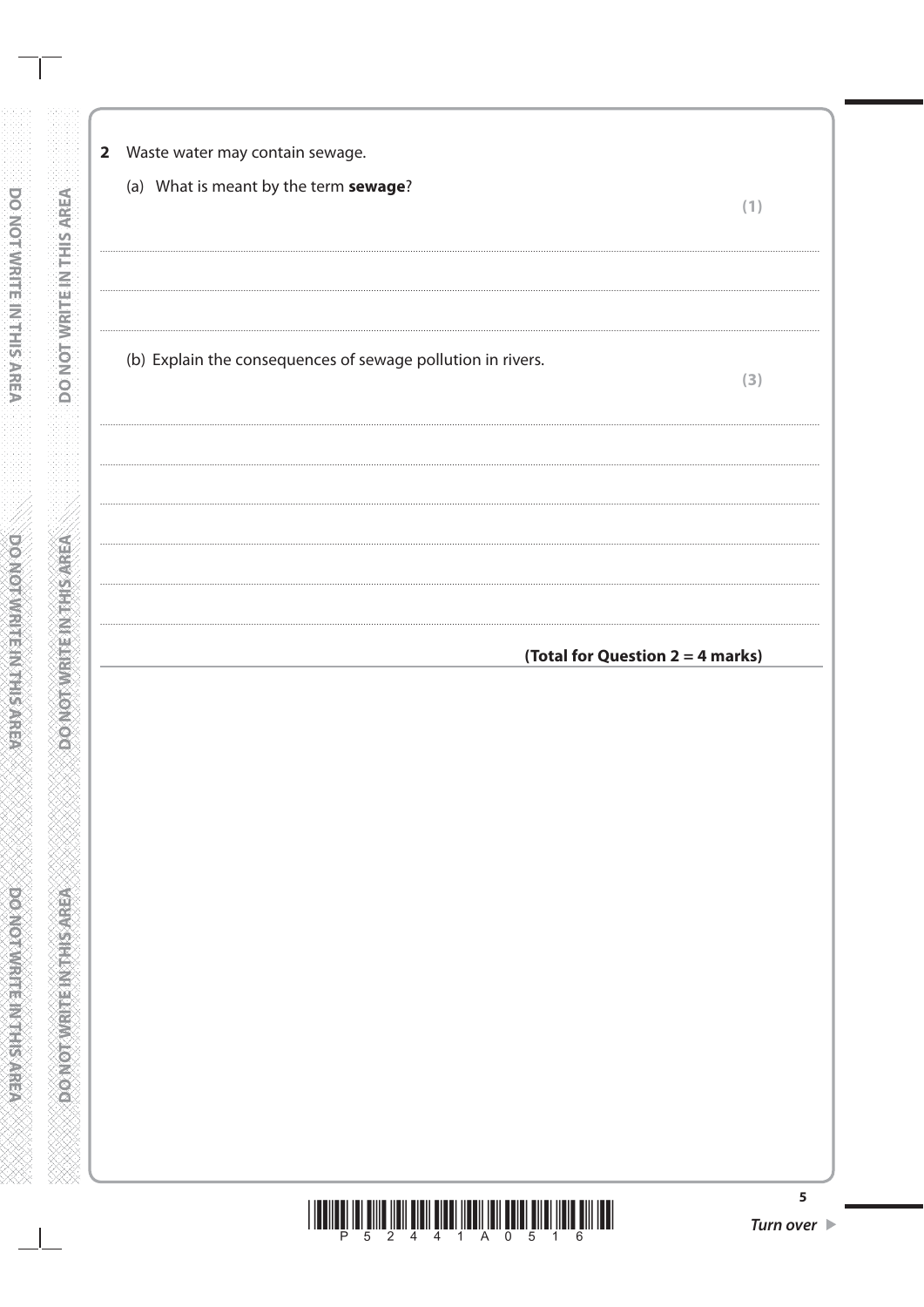| <b>3</b> The photograph shows the flower of a species of chrysanthemum plant that only grows |
|----------------------------------------------------------------------------------------------|
| in East Africa.                                                                              |



©source KENPEI's photo

(a) Cells in these plants produce a natural pesticide called pyrethrin.

Suggest why cells in these plants produce a pesticide.

 $(2)$ 

**DO NOT WRITE IN THIS AREA** 

**DONOING INTERNATIONS** 

**DO NOT WRITEIN THIS ARE!** 

DO NOT WRITE IN THIS AREA

(b) Scientists have grown genetically modified yeast cells in fermenters to produce large quantities of pyrethrin.

(i) Explain how yeast cells can be genetically modified to produce pyrethrin.

 $(3)$ 

DO NOTWRITE IN THIS AREA

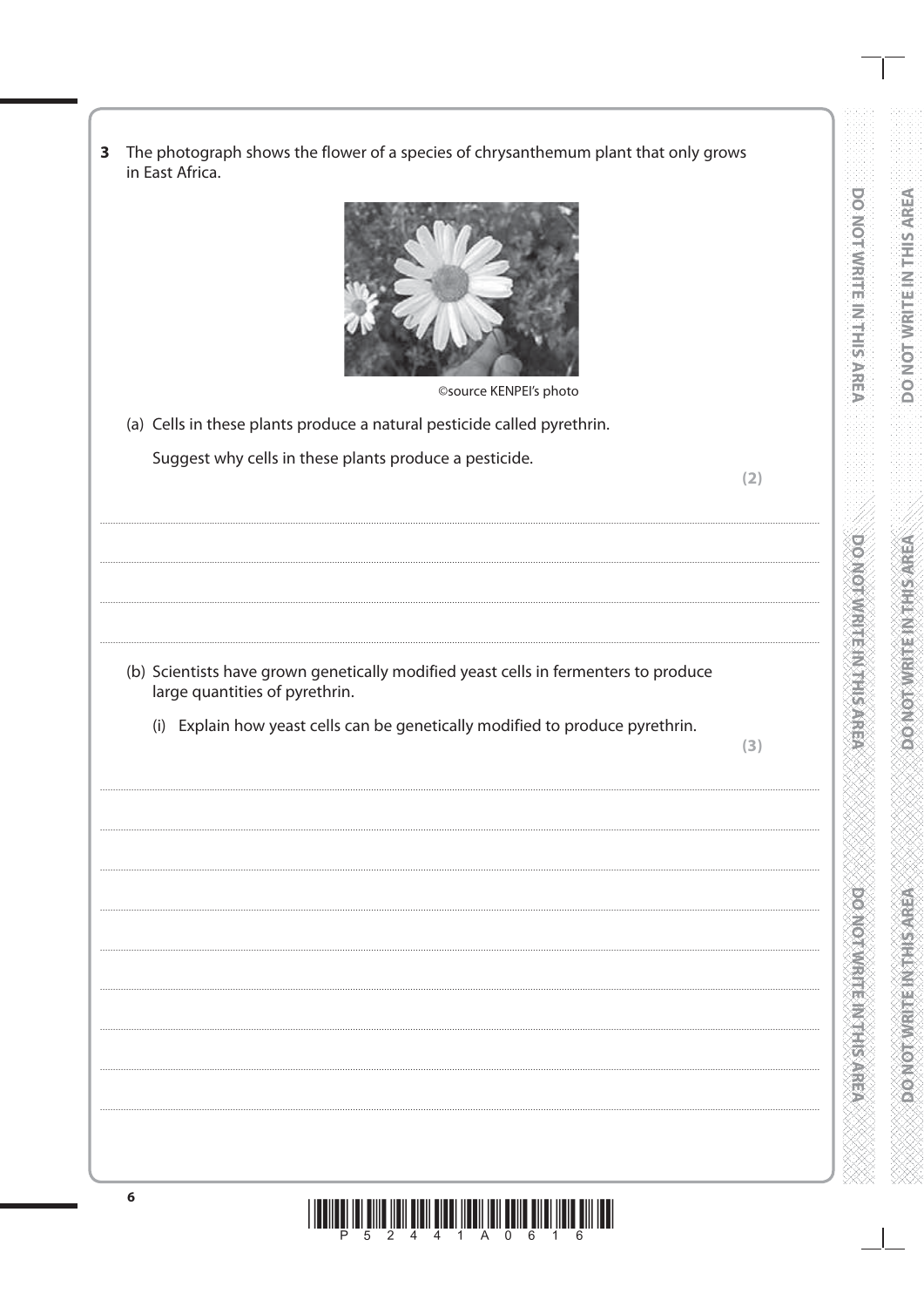| (ii) Explain how a fermenter can be used to grow the yeast cells. | (4) |
|-------------------------------------------------------------------|-----|
|                                                                   |     |
|                                                                   |     |
|                                                                   |     |
|                                                                   |     |
|                                                                   |     |
|                                                                   |     |
|                                                                   |     |
| (Total for Question 3 = 9 marks)                                  |     |
|                                                                   |     |
|                                                                   |     |
|                                                                   |     |
|                                                                   |     |
|                                                                   |     |
|                                                                   |     |
|                                                                   |     |
|                                                                   |     |
|                                                                   |     |
|                                                                   |     |
|                                                                   |     |
|                                                                   |     |
|                                                                   |     |
|                                                                   |     |
|                                                                   |     |

DO NOT WRITE IN THIS AREA

**OO MOT WRITE IN THIS AREA** 

**DO NOTWRITE IN THIS AREA** 

.<br>Hik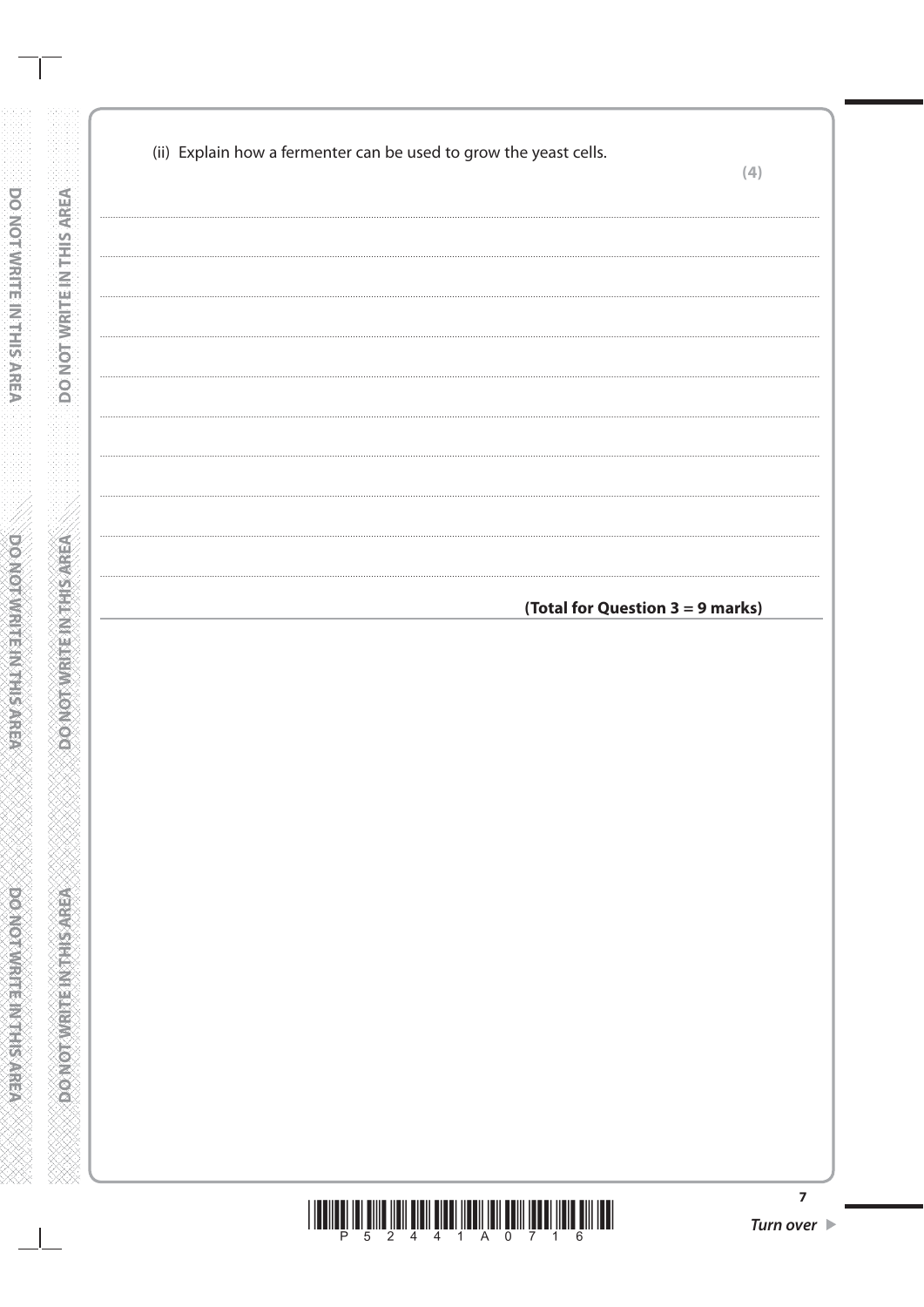**4** The diagram shows the flow of energy through a food chain.

 The numbers show the chemical energy contained in all the organisms at each trophic level in kJ per m<sup>2</sup> per year.



**PORTWRITE IN THIS AREA DO NOT WRITE IN THIS AREA DO NOT WRITE IN THIS AREA DO NOT WRITE IN THIS AREA DO NOT WRI** 

**CENTER ATTENTS IN TESTIES** 

**DONORMENT REALS AND STREET** 

**DONOTAVRITE IN THIS AREA** 

**DO NOT WRITE IN THIS AREA** 

DO NOT WRITE IN THIS AREA

 **DO NOT WRITE IN THIS AREA DO NOT WRITE IN THIS AREA OF DO NOT WRITE IN THIS AREA DO NOT WRITE IN THIS AREA DO** 

**DOMOTHUR REINTERFERE** 

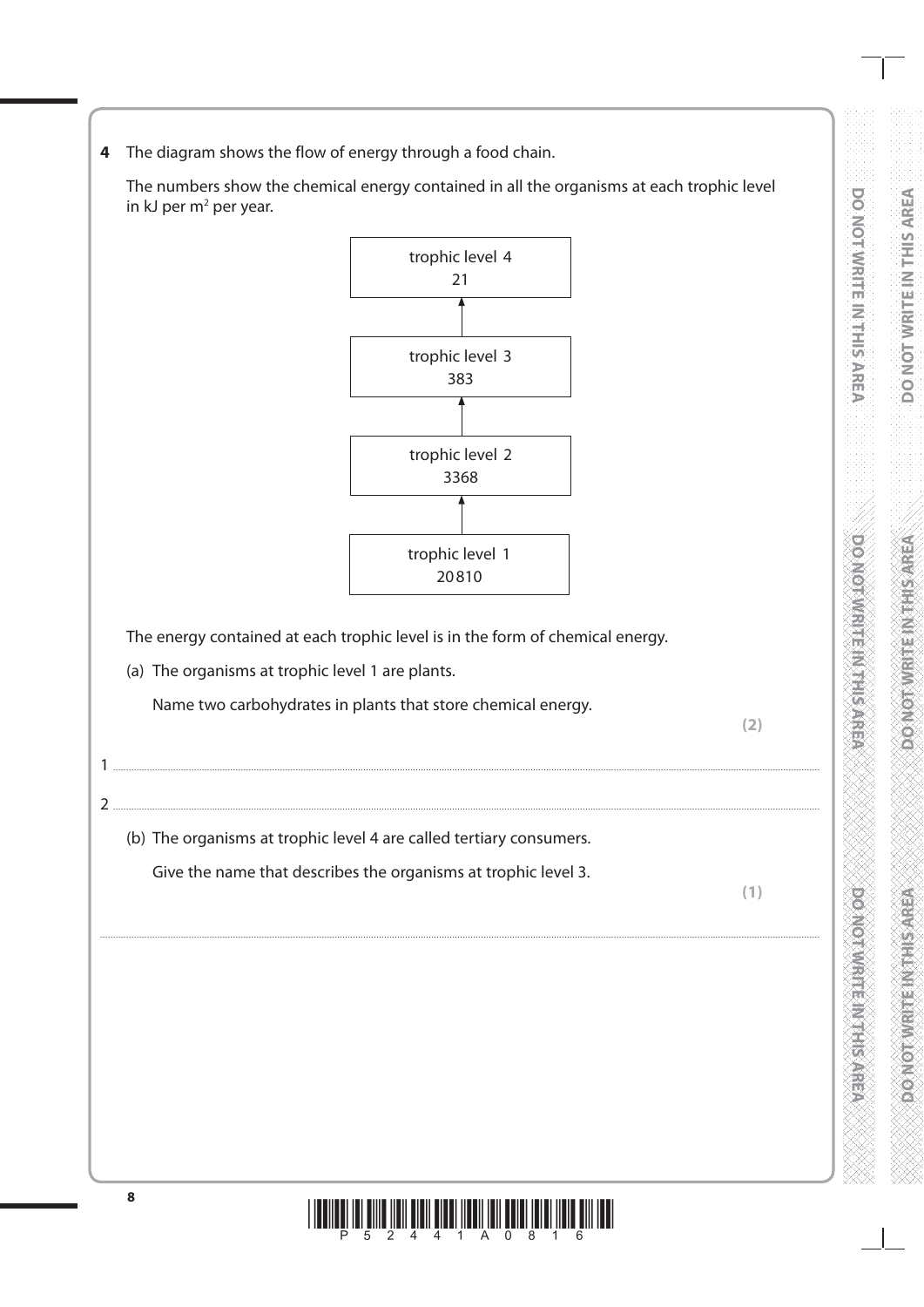| (c) (i) Calculate the percentage of energy transferred from the plants to the<br>tertiary consumers. |     |
|------------------------------------------------------------------------------------------------------|-----|
| Show your working.                                                                                   | (2) |
|                                                                                                      |     |
| (ii) Explain why not all of the energy contained in the plants is transferred to the                 |     |
| tertiary consumers.                                                                                  | (3) |
|                                                                                                      |     |
|                                                                                                      |     |
|                                                                                                      |     |
|                                                                                                      |     |
|                                                                                                      |     |
|                                                                                                      |     |
|                                                                                                      |     |
|                                                                                                      |     |
|                                                                                                      |     |
|                                                                                                      |     |
|                                                                                                      |     |
|                                                                                                      |     |
|                                                                                                      |     |

 $\overline{\phantom{a}}$ 

DO NOT WRITE IN THIS AREA

**OO NOT WRITE IN SHEAR** 

**DOOKOONMENT PRESERVE** 

.<br>Historia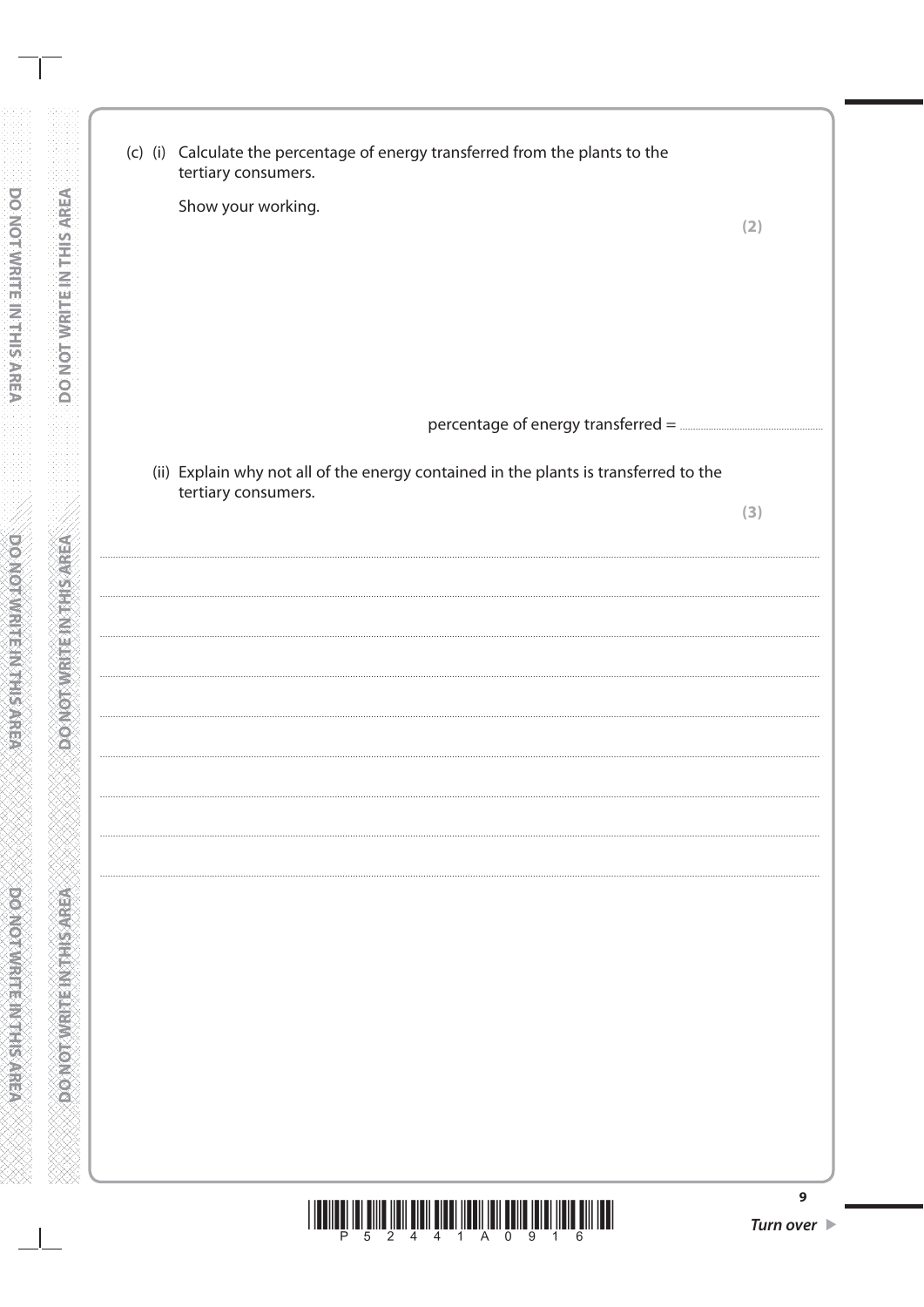

 $4 \t 4 \t 1 \t A$ 

 $-0 - 1$ 

5 -21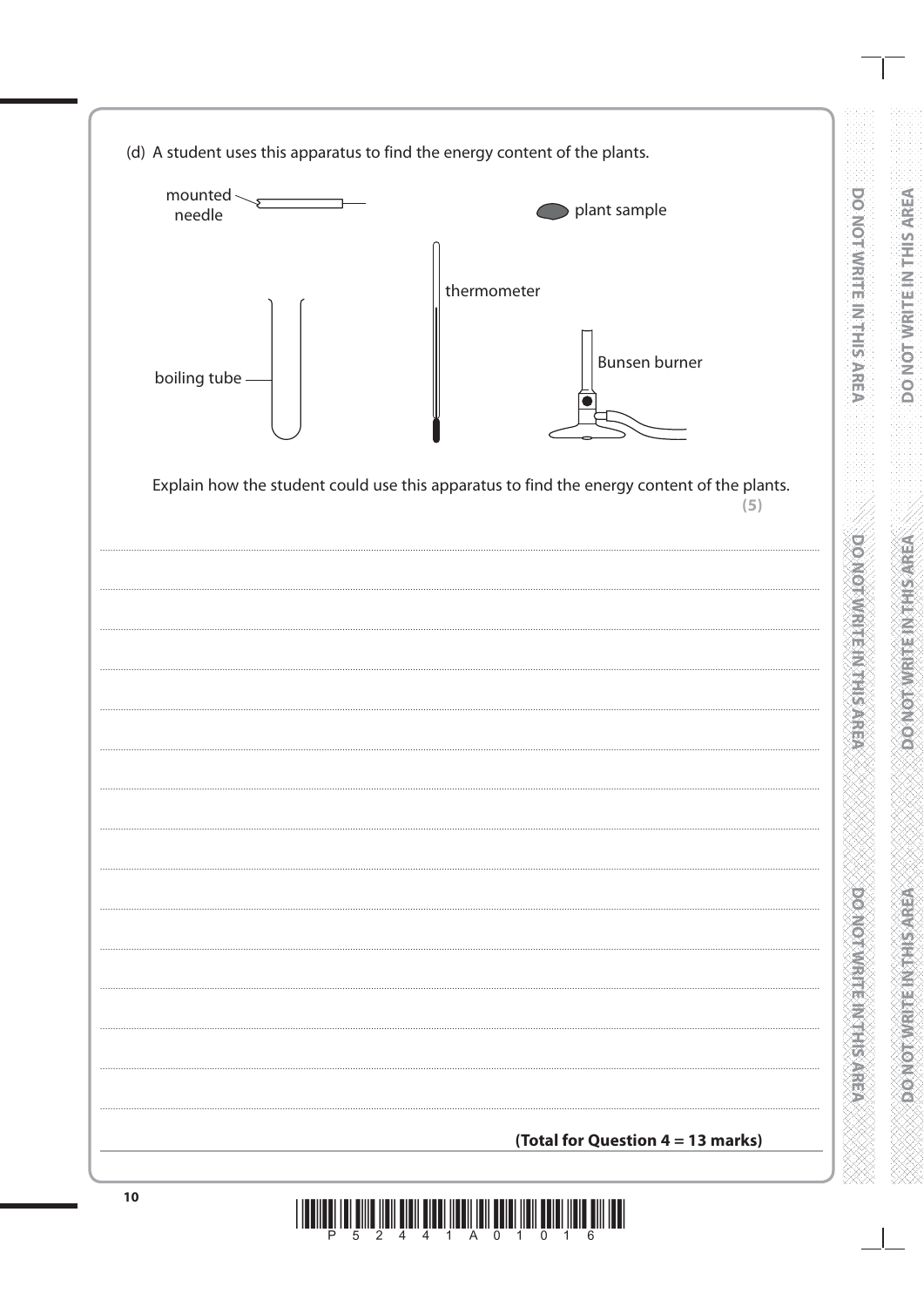| I IODINIA IN DINA NAN BIAN BIAN NADI NA BINA DA BINA NADI NA BINA DAN NADI | Turn over |
|----------------------------------------------------------------------------|-----------|
| P 5 2 4 4 1 A 0 1 1 1                                                      |           |

**DOOKOTAIREMENTSREAR** 

 $\begin{array}{c|c} \hline \hline \end{array}$ 

**DONOTWRITEINTHISAREA** 

DO NOT WRITE IN THIS AREA

DO NOT WRITE IN THIS AREA

**BLANK PAGE**

**DO DO NOT WRITE IN THIS AREA DO NOT WRITE IN THIS AREA DO NOT WRITE IN THIS AREA DO NOT WRITE IN THIS AREA DO NO** 

 $\Box\Box$ 

DO NOT WRITE IN THIS AREA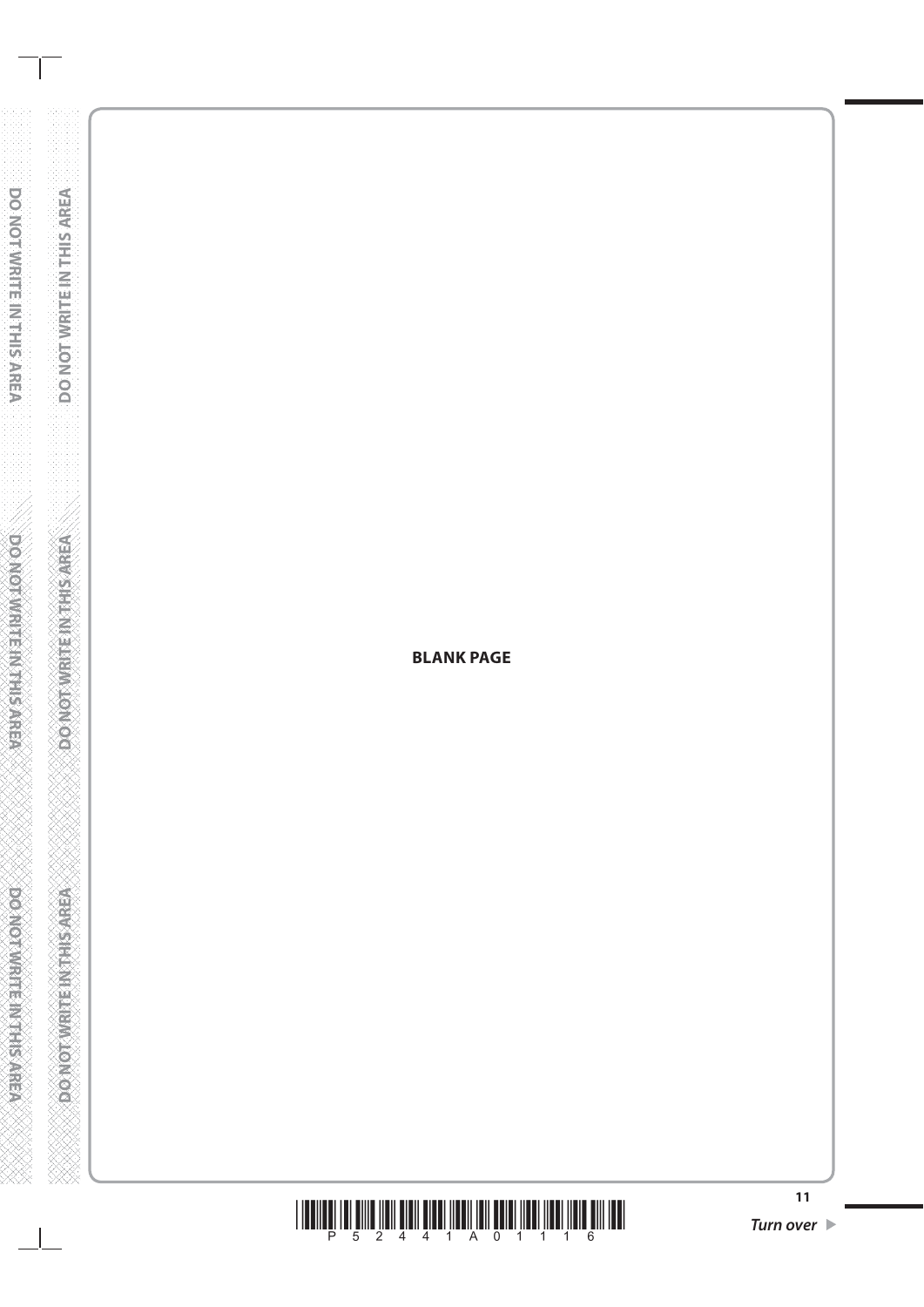

**DO NOT WRITE IN THIS AREA** 

**DOMOTOWRITE IN THIS ARE!** 

**DONOTAVRITE IN THIS AREA** 

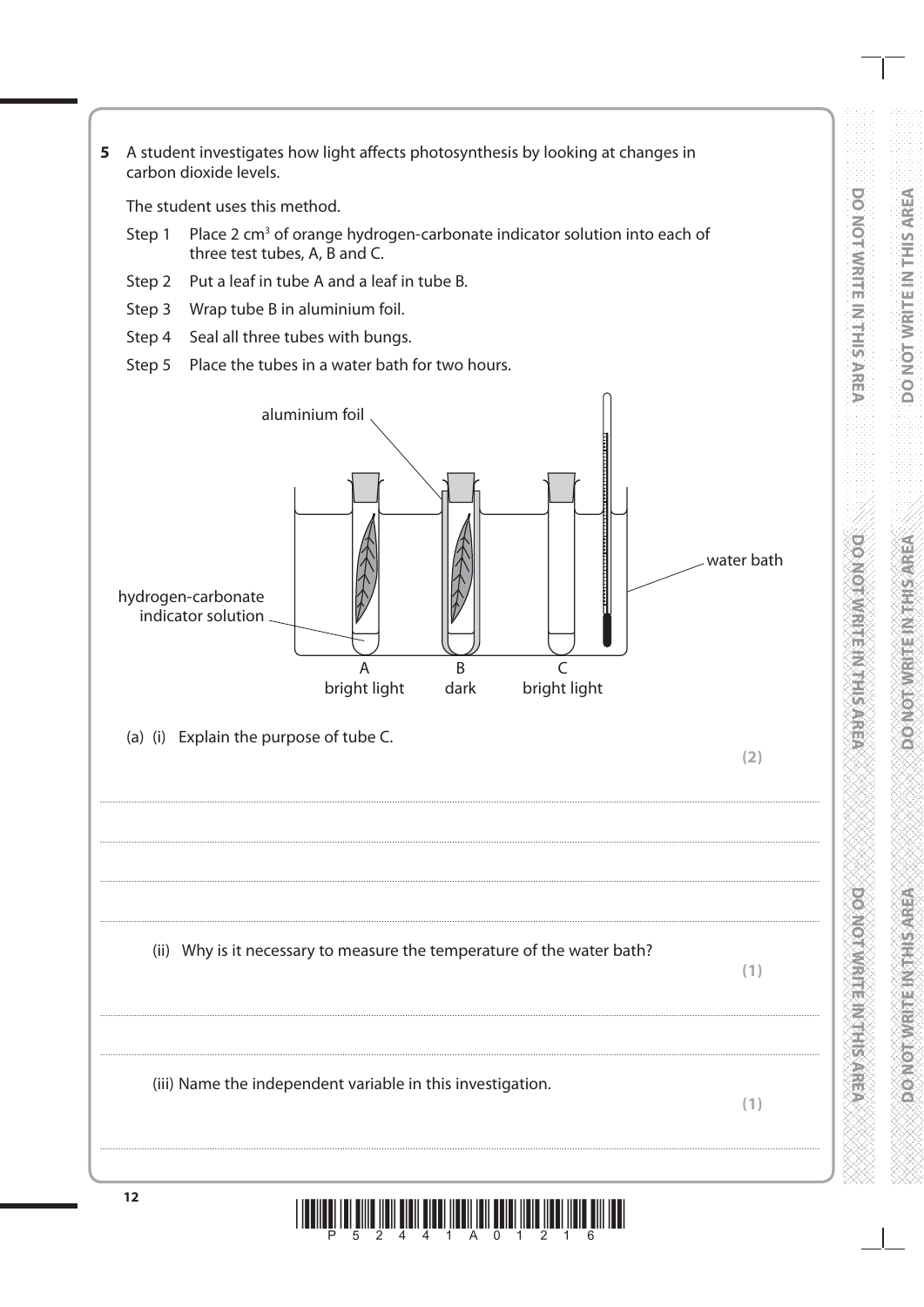|                                 | <b>Test tube</b>          | at start                                                                             | Colour of indicator solution Colour of indicator solution<br>after two hours |
|---------------------------------|---------------------------|--------------------------------------------------------------------------------------|------------------------------------------------------------------------------|
|                                 | A                         | orange                                                                               | red                                                                          |
|                                 | B                         | orange                                                                               | yellow                                                                       |
| DO NOT WRITE IN THIS AREA       | $\mathsf C$               | orange                                                                               | orange                                                                       |
|                                 | (i)                       | Explain the change in colour of the indicator in tube A.                             | (2)                                                                          |
|                                 |                           | (ii) Explain the change in colour of the indicator in tube B.                        | (2)                                                                          |
| <b>ROX</b>                      | photosynthesis in leaves. | (c) Suggest a different method that the student could use to show that light affects | (4)                                                                          |
| <b>DONOT WRITE IN THIS AREA</b> |                           |                                                                                      |                                                                              |
|                                 |                           |                                                                                      | (Total for Question 5 = 12 marks)                                            |

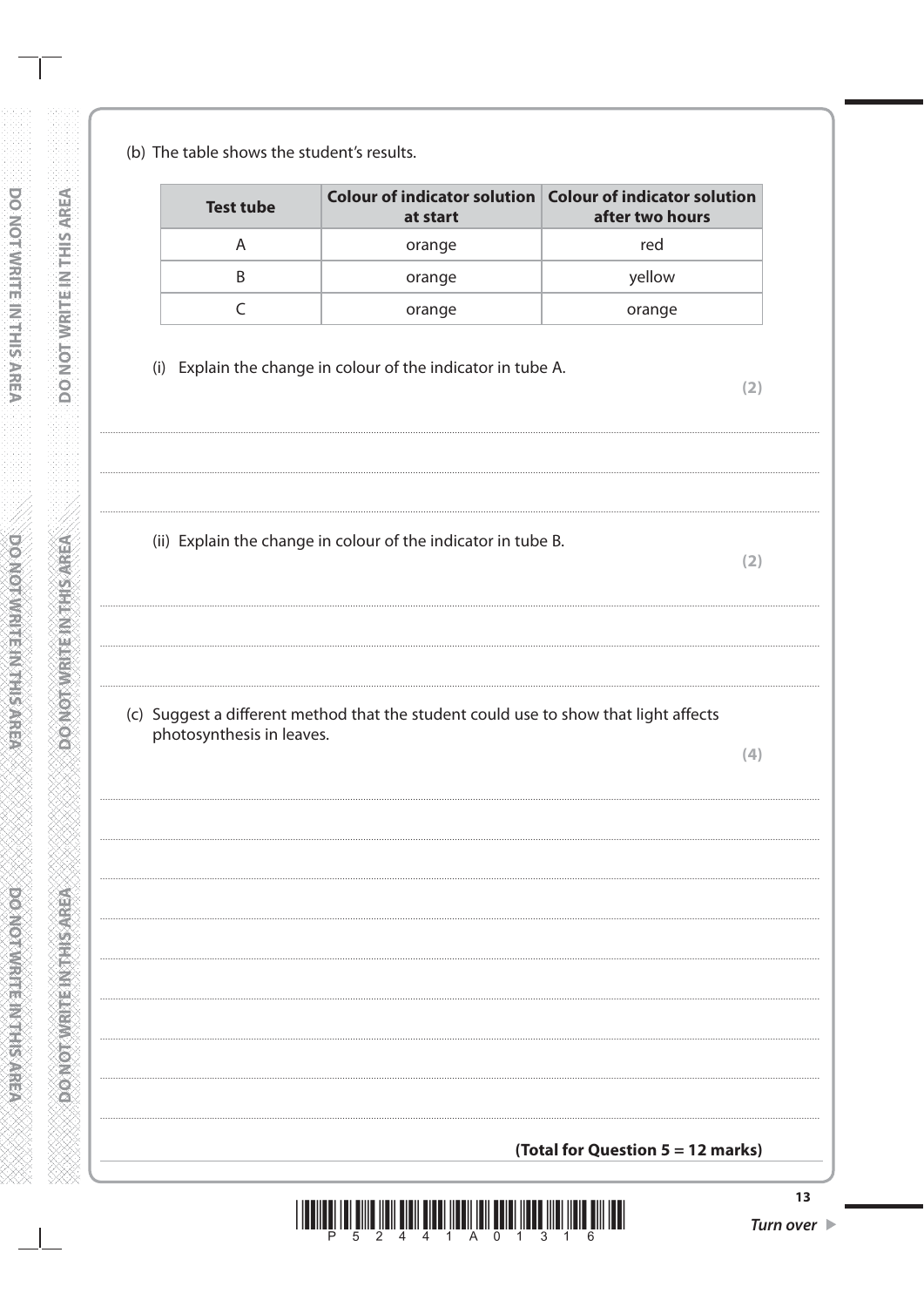| The diagram shows a section through the skin.<br>6<br>Α<br>$\sf B$ | <b>DO NOT WRITEIN THIS AREA</b>        | <b>DO NOT WRITEIN THIS AREA</b> |
|--------------------------------------------------------------------|----------------------------------------|---------------------------------|
| (a) Name the structures labelled A, B and C.<br>(3)                |                                        |                                 |
| A<br>B<br>$\mathsf{C}$                                             | <b>POSTOLER HERE</b><br>Ō,<br>li<br>20 | <b>DONOTWRITENTHISARE</b>       |
|                                                                    | <b>DO NO RUE ITE VISITES</b>           | <b>DONOTWRITEIN THIS AREA</b>   |
| 14                                                                 |                                        |                                 |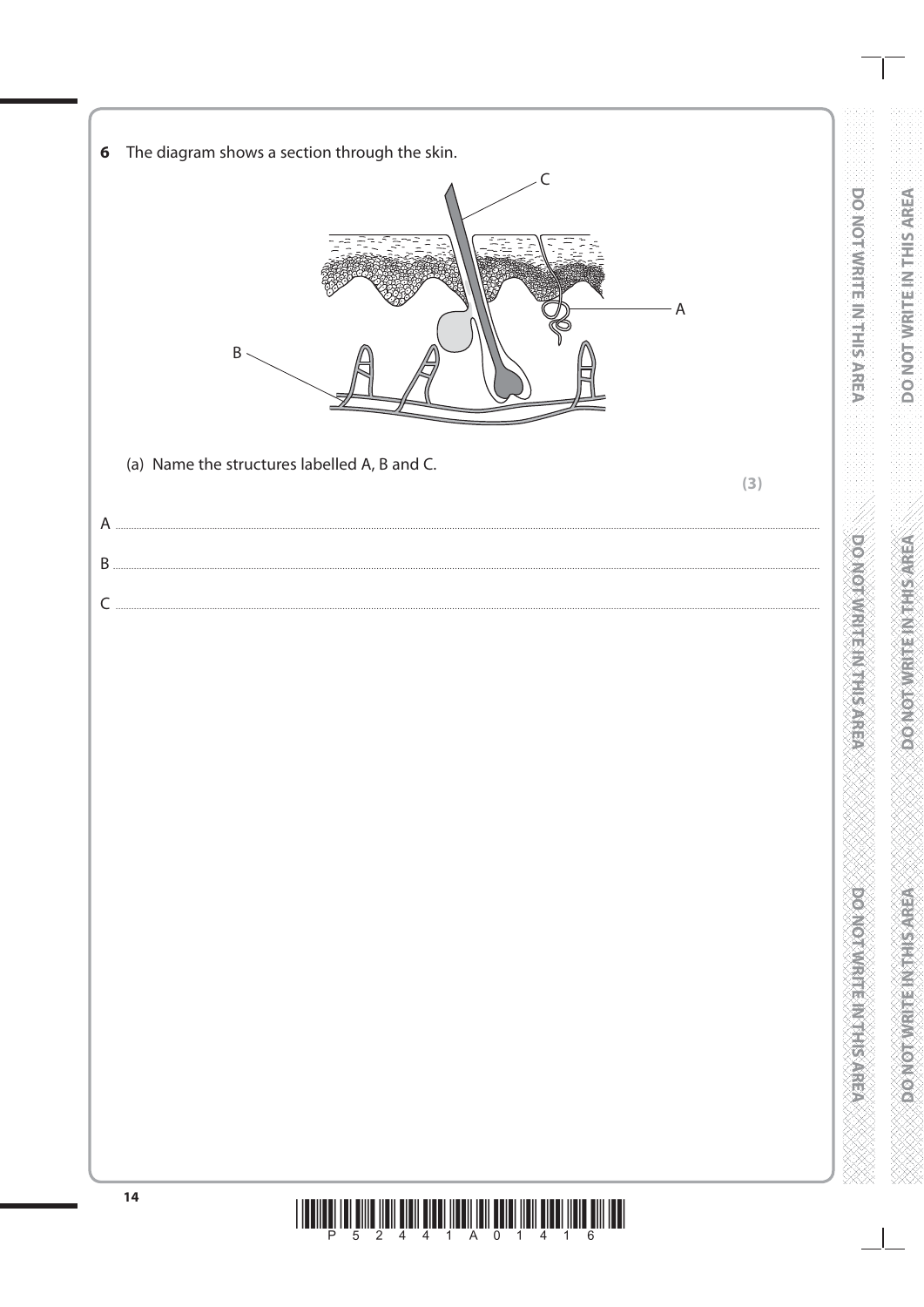| (b) Explain the changes that occur in structures B and C when a person responds to<br>being in a cold environment. |                                   |
|--------------------------------------------------------------------------------------------------------------------|-----------------------------------|
|                                                                                                                    | (5)                               |
|                                                                                                                    |                                   |
|                                                                                                                    |                                   |
|                                                                                                                    |                                   |
| .                                                                                                                  |                                   |
|                                                                                                                    |                                   |
|                                                                                                                    |                                   |
|                                                                                                                    |                                   |
|                                                                                                                    |                                   |
|                                                                                                                    |                                   |
|                                                                                                                    |                                   |
|                                                                                                                    |                                   |
|                                                                                                                    |                                   |
|                                                                                                                    |                                   |
|                                                                                                                    |                                   |
|                                                                                                                    |                                   |
|                                                                                                                    |                                   |
|                                                                                                                    |                                   |
|                                                                                                                    | (Total for Question 6 = 8 marks)  |
|                                                                                                                    | <b>TOTAL FOR PAPER = 60 MARKS</b> |
|                                                                                                                    |                                   |
|                                                                                                                    |                                   |
|                                                                                                                    |                                   |
|                                                                                                                    |                                   |
|                                                                                                                    |                                   |
|                                                                                                                    |                                   |
|                                                                                                                    |                                   |
|                                                                                                                    |                                   |
|                                                                                                                    |                                   |

 $\overline{\phantom{a}}$ 

DO NOT WRITE IN THIS AREA

**DO NOT WRITE IN THIS AREA** 

DOMOTVIRITE IN THE AREA